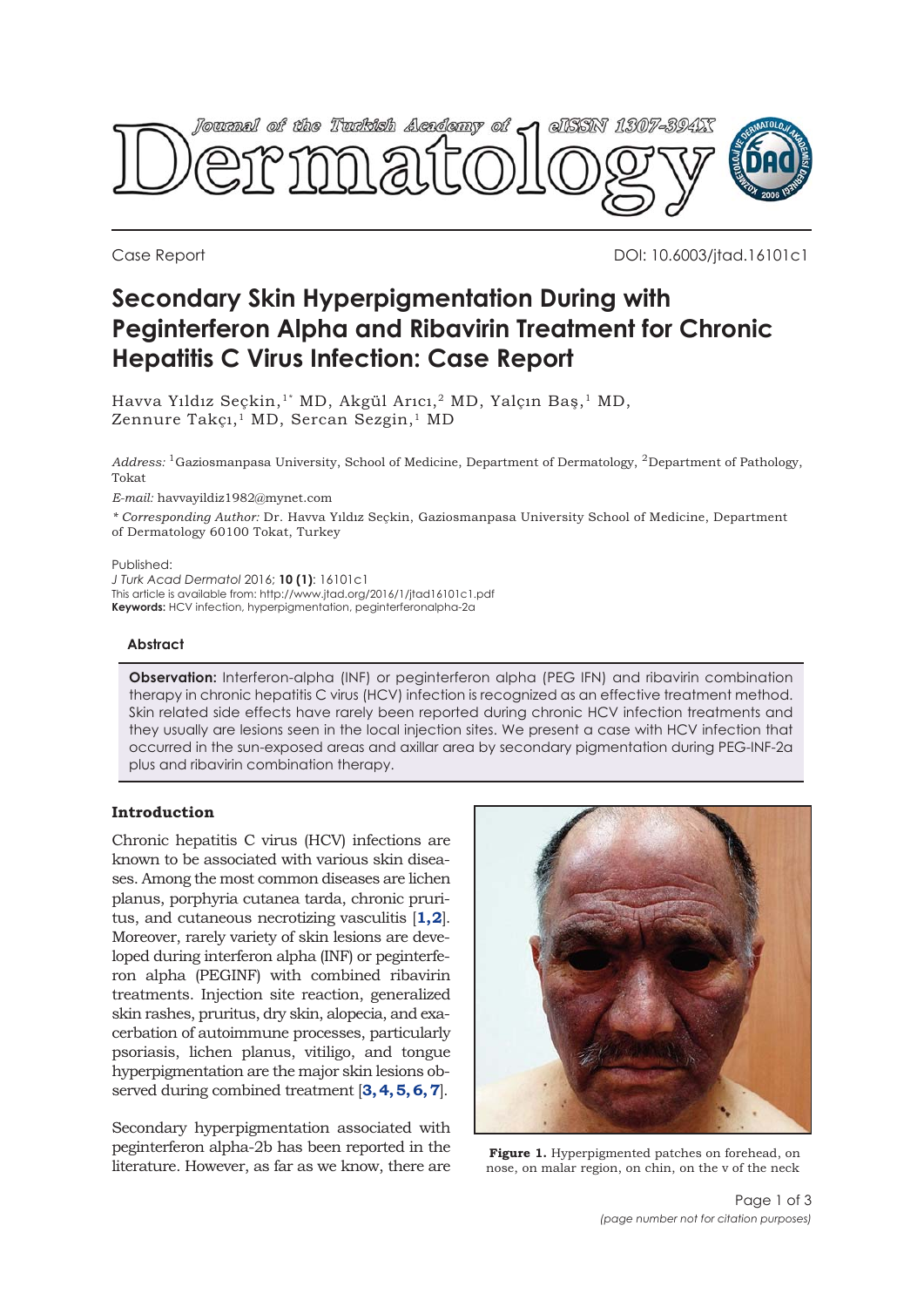*J Turk Acad Dermato*l 2016; **10 (1)**: 16101c1. http://www.jtad.org/2016/1/jtad16101c1.pdf



**Figure 2.** Hyperpigmented patches on the axillary area

no case studies in the literature about development of secondary pigmentations in the sun-exposed areas and axillar area during combined pegintenferon alpha-2a and ribavirin treatment. We put forward a case report about the development of secondary pigmentation in the sun-exposed areas and during combined pegintenferon alpha-2a and ribavirin treatment of a HCV infection.

#### **Case Report**

A sixty-one year old male that was previously diagnosed with HCV infection came to our dermatology clinic with complaints of darkening on his face and his axilla. The patient was on pegylated interferon-alpha 2a (180 µg weekly) and ribavirin (1,000 mg daily). At the dermatological examination on the fifth week of the therapy, there were symmetric, and dark brown pigmented patches on forehead, on malar region, on chin, on the v of the neck, and on the outer axilla (**[Figures 1](#page-0-0) and 2**). The patient's skin type was type III. The dermoscopy showed signs of pigmentary incontinence. The patient did not have a history of sun exposure and the hyperpigmentation was developed during winter. On the patient, there was no endocrinal pathology that could cause the hyperpigmentation. Furthermore, he had no history of cosmetics or drug use that could cause the hyperpigmentation. Punch biopsy was taken from the hyperpigmented areas and its histopathology was determined pigment accumulation and solar elastosis at the dermis (**Figure 3**).

#### **Discussion**

During the HCV infection combined PEGINF and ribavirin treatment, secondary hyperpigmentation can be seen on the skin, nails and



**Figure 3.** Pigment accumulation and solar elastosis at the dermis ( Hematoxylin eosin X 200)

mucosa [**[4](#page-2-0)**]. However, it is a quite rare case and there are few studies about such cases.

In the study done by *Tsilika* et al, on seven of the 77 patients (9%), secondary hyperpigmentation was observed during combined pegylated interferon alpha-2b plus ribavirintreatment [**[8](#page-2-0)**]. Moreover, *Gurguta* et al reported in their study that five of the 171 patients under combined pegylated interferon alpha-2b plus ribavirin treatment have developed secondary hyperpigmentation [**[4](#page-2-0)**]. Apart from these works mentioned, there are few case reports about a development of secondary hyperpigmentation during combined pegylated interferon alpha-2b plus ribavirin treatment and most of those studies are about secondary oral pigmentation development.

In our case, in the fifth week of combined pegylated interferon alpha-2b plus ribavirin treatment, development of secondary hyperpigmentation was observed on the areas that were exposed to sun. Furthermore, there was no history of secondary hyperpigmentation causes such as sun exposure, hemochromatosis, Addison's disease, hyperthyroidism, porphyria cutanea tarda, or the use of cosmetics or drugs.

Hyperpigmentation development mechanism during HCV infection treatment is not fully understood. However, it has been reported that among dark skinned patients, plasma alpha-melanocyte-stimulating hormone (alpha-MSH) is generally higher and that they are more susceptible to hyperpigmentation development. Although not for certain, it is predicted that hyperpigmentation is caused by interferons stimulation of the alpha-MSG